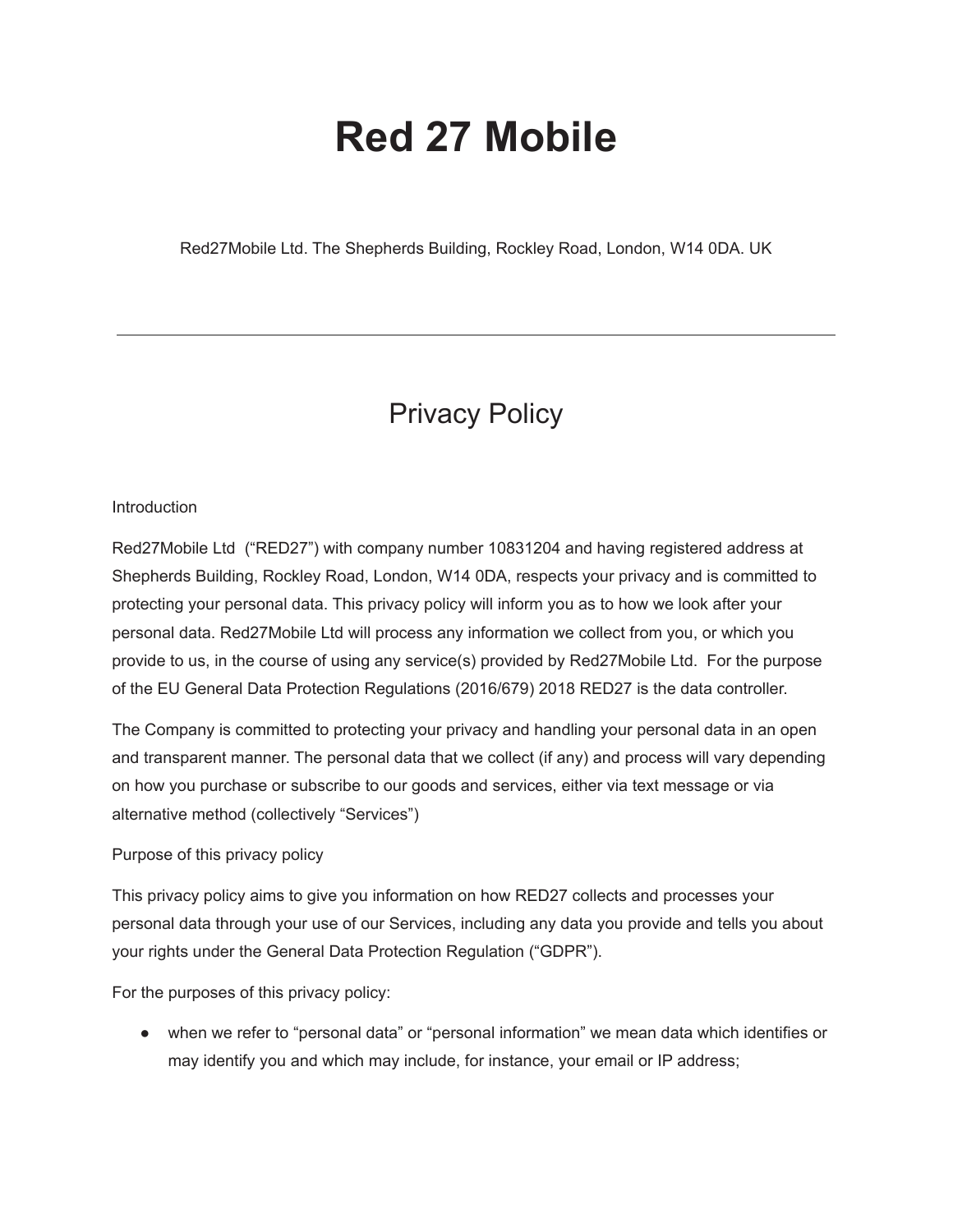- when we refer to "processing" we mean the handling of your personal data by us, including collecting, protecting and storing your personal data; and
- when we refer to "sensitive data" we mean personal data which may reveal information about racial or ethnic origin, political opinions, religious beliefs, trade union activities, physical or mental health, sexual life, genetic or biometric data.

## **Controller**

RED27 Ltd is the controller of your personal data and we have appointed a data protection officer ("DPO") who is responsible for overseeing questions in relation to this privacy policy. If you have any questions about this privacy policy, please contact the DPO using the details set out below.

If you have any questions, comments and/or requests regarding this privacy policy or wish to obtain more details in relation to the personal data we process about you, please contact us by sending an email to support@red27mobile.com

You have the right at any time to make a complaint to the Information Commissioner's Office (ICO), the UK supervisory authority for data protection issues (www.ico.org.uk). We would however, appreciate the opportunity to deal with any concerns before you approach the ICO and ask that you contact us in the first instance.

# The personal data we may collect about you

Personal data, or personal information, means any information about an individual from which that person can be identified. It does not include data where the identity has been removed (anonymous data).

We may collect, use, store and transfer different kinds of personal data about you which we have grouped together as follows:

- Identity Data includes first name, last name, username or similar identifier, title and date of birth.
- Contact Data includes billing address, delivery address, email address and telephone numbers.
- Transaction Data includes details about payments to and from you and other details of products and services you have purchased from us or third parties using our solution either on our site or their own.
- Profile Data includes your username and password, purchases or orders made by you, your feedback and survey responses.
- Usage Data includes information about how you use our Services.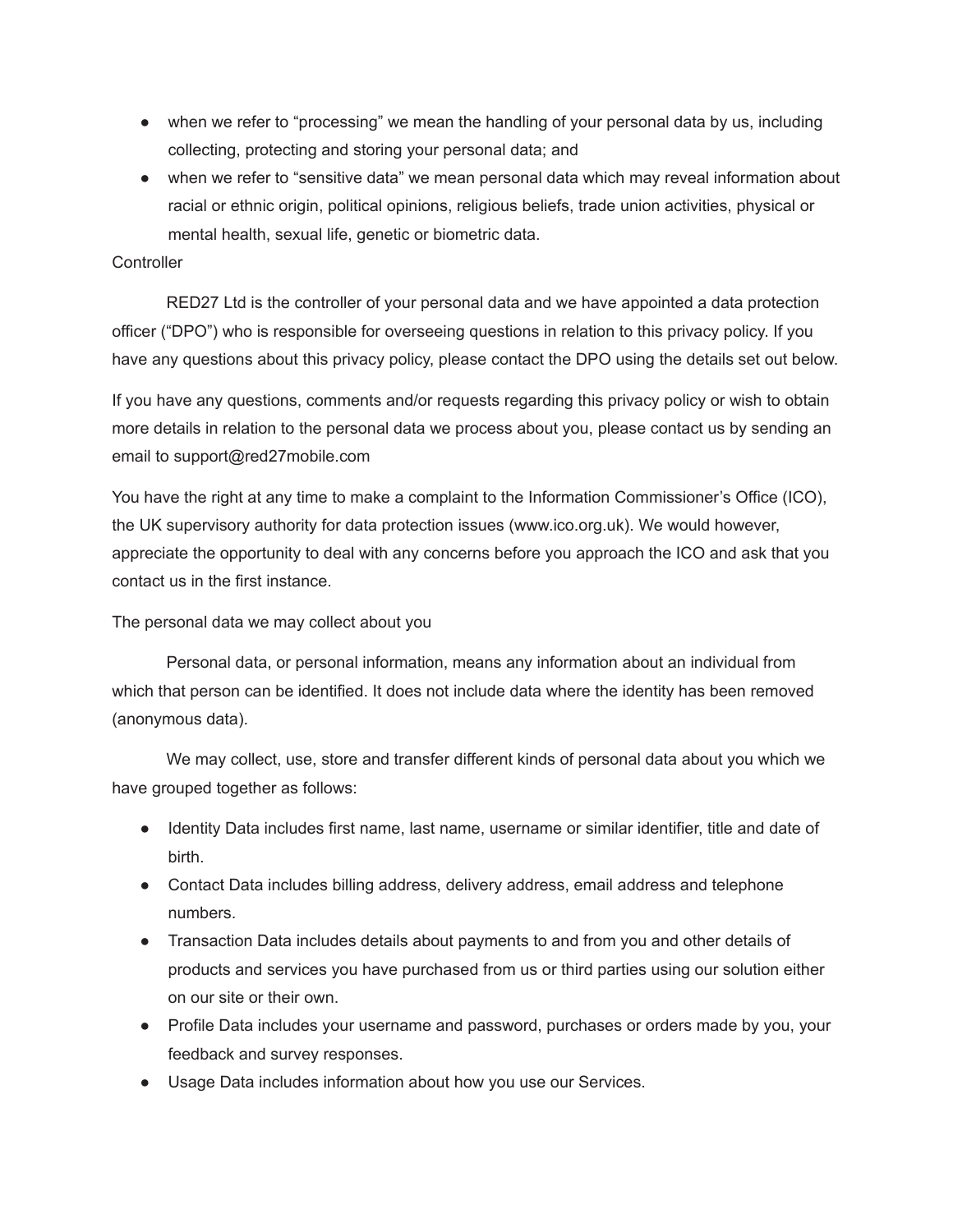● Marketing and Communications Data includes your preferences in receiving marketing from us and our third parties and your communication preferences.

We may also collect, use and share Aggregated Data such as statistical or demographic data for any purpose. Aggregated Data could be derived from your personal data but is not considered personal data in law as this data will not directly or indirectly reveal your identity. For example, we may aggregate your Usage Data to calculate the percentage of users accessing a specific feature on any part of the Services. However, if we combine or connect Aggregated Data with your personal data so that it can directly or indirectly identify you, we treat the combined data as personal data which will be used in accordance with this privacy policy.

We do not collect any Special Categories of Personal Data about you (this includes details about your race or ethnicity, religious or philosophical beliefs, sex life, sexual orientation, political opinions, trade union membership, information about your health, and genetic and biometric data). Nor do we collect any information about criminal convictions and offences.

If Subscribers fail to provide their personal data

Where we need to collect and process your personal data in order to provide you with our Services and you fail to provide that data when requested, we may not be able to provide you with access to our Services we offer. In this case, we may have to cancel your subscription.

Why we need your personal data and how we use it

We will only use your personal data when the law allows us to. Most commonly, we will use your personal data in the following circumstances:

- Where we need to perform the contract we are about to enter into or have entered into with you.
- Where it is necessary for our legitimate interests (or those of a third party) and your interests and fundamental rights do not override those interests.
- Where we need to comply with a legal obligation.

You have the right to withdraw consent at any time by contacting us at support@red27mobile.com

# Retention of your personal data

We take appropriate measures to ensure that any personal data is kept secure and retained for only as long as is necessary for the purpose for which it is used, ensuring compliance with GDPR and the Data Protection Act.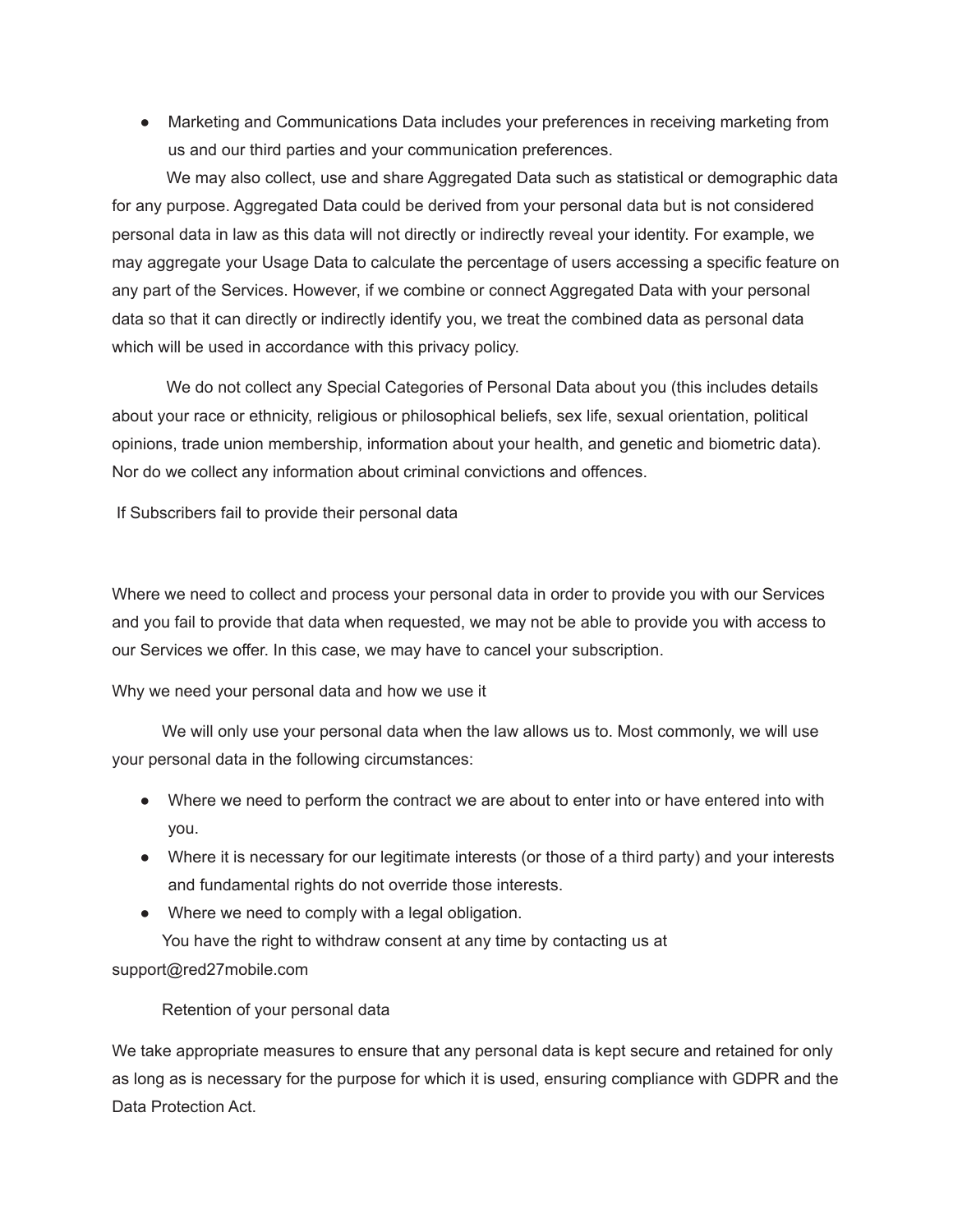If your personal details change or if you have any queries about how we use your personal data please contact us at support@red27mobile.com

We will conduct periodic review of the data we hold about customers to ensure that we do not withhold personal data for any longer than necessary.

# Data Storage

All information you provide to us is stored on our secure servers. Any payment transactions will be encrypted using SSL technology.

We take your privacy very seriously and will take all reasonable steps to protect your personal data, but please be aware that any data which you send to our service(s) or site(s) is sent at your own risk.

The data that we collect from you may be transferred to, processed and/or stored at a destination outside the European Economic Area ("EEA"). By submitting your personal data, you agree to this. We will take all reasonable steps to ensure that your data is treated securely and in accordance with this privacy policy.

# Who we share your personal data with

It is our policy not to use or share personal data about you in ways unrelated to those described in this privacy policy without also providing you with an opportunity to opt out or otherwise object to such unrelated uses. However, we may disclose personal data about you, or information regarding your use of the Services to third parties for any of the reasons set out hereinabove, or if we are legally required to do so, or if we are authorized under our contractual and statutory obligations. When we disclose your personal data to service providers, we will ensure that they are bound by a contract requiring them to comply with their GDPR obligations.

We may also disclose aggregated information about our users, and information that does not identify any individual, without restriction. We also may share aggregated information with third-parties for conducting general business analysis. This information does not contain any personal data and may be used to develop content and services that we hope you and other users will find of interest.

We may share your personal data with the parties set out below for the purposes set out in the table Purposes for which we will use your personal data above.

- Internal Third Parties
- External Third Parties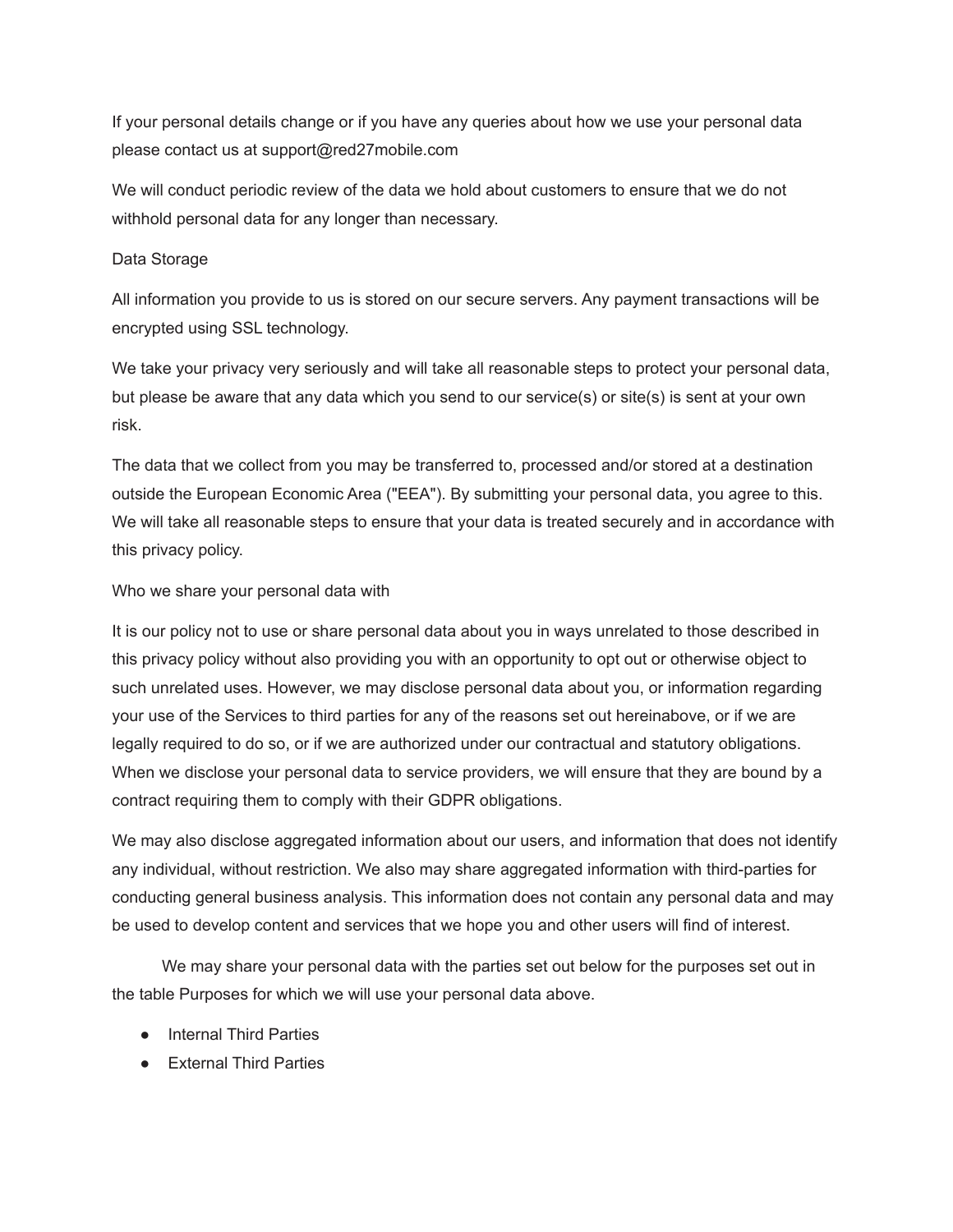• Third parties to whom we may choose to sell, transfer or merge parts of our business or our assets. Alternatively, we may seek to acquire other businesses or merge with them. If a change happens to our business, then the new owners may use your personal data in the same way as set out in this privacy policy.

We require all third parties to respect the security of your personal data and to treat it in accordance with the law. We do not allow our third-party service providers to use your personal data for their own purposes and only permit them to process your personal data for specified purposes and in accordance with our instructions.

## International transfers

Whenever we transfer your personal data out of the EEA, we ensure a similar degree of protection is afforded to it by ensuring at least one of the following safeguards is implemented:

- We will only transfer your personal data to countries that have been deemed to provide an adequate level of protection for personal data by the European Commission. For further details, see European Commission: Adequacy of the protection of personal data in non-EU countries.
- Where we use certain service providers, we may use specific contracts approved by the European Commission which give personal data the same protection it has in Europe. For further details, see European Commission: Model contracts for the transfer of personal data to third countries.
- Where we use providers based in the US, we may transfer data to them if they are part of the Privacy Shield which requires them to provide similar protection to personal data shared between Europe and the US. For further details, see European Commission: EU-US Privacy Shield.

Please contact us if you want further information on the specific mechanism used by us when transferring your personal data out of the EEA.

# Data security

We have put in place appropriate security measures to prevent your personal data from being accidentally lost, used or accessed in an unauthorised way, altered or disclosed. In addition, we limit access to your personal data to those employees, agents, contractors and other third parties who have a business need to know. They will only process your personal data on our instructions and are subject to a duty of confidentiality. All of our data is protected with end to end encryption by default.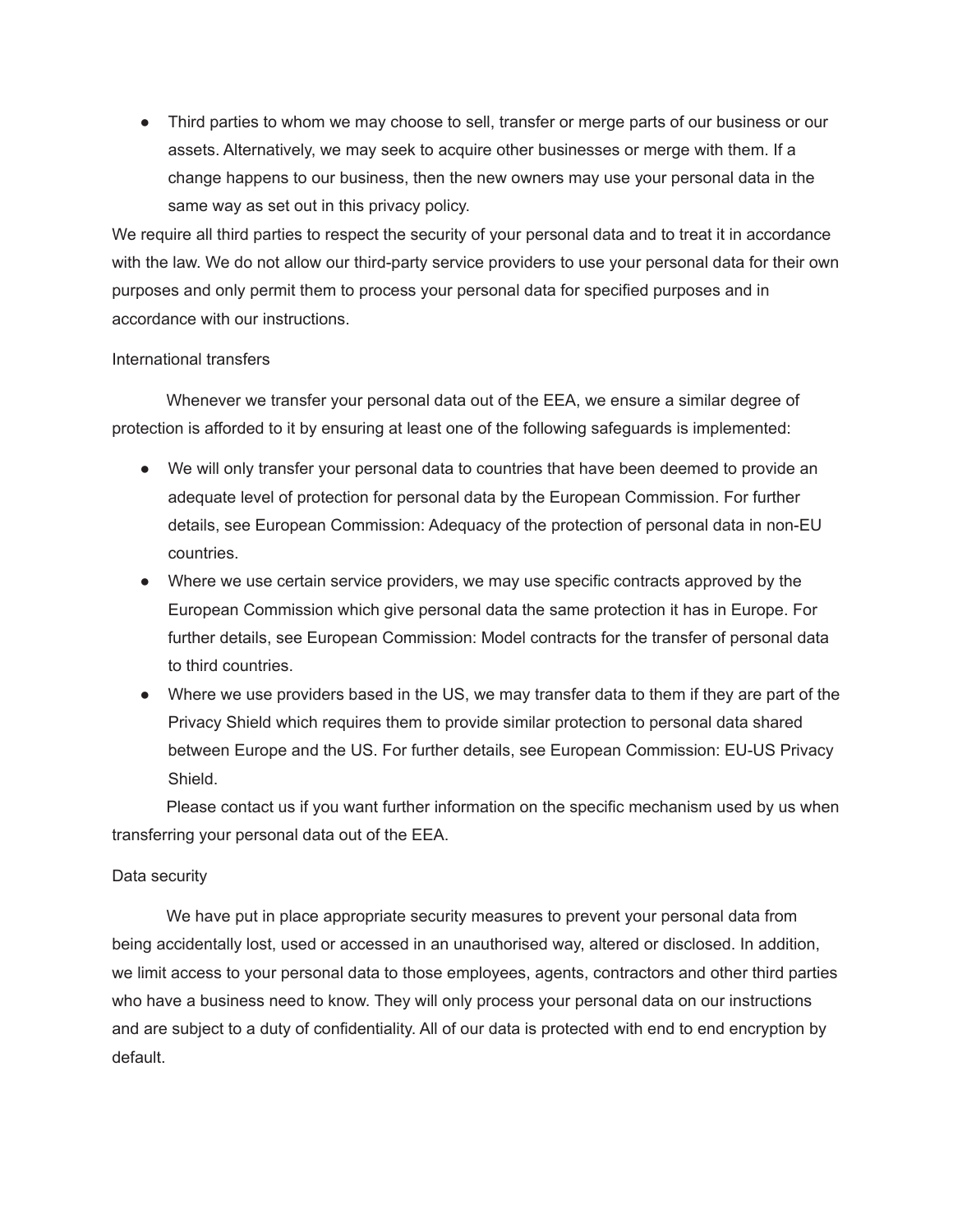There are in place robust procedures to deal with any suspected personal data breach and will notify you and any applicable regulator of a breach where we are legally required to do so.

## Data retention

How long will you use my personal data for?

We will only retain your personal data for as long as reasonably necessary to fulfil the purposes we collected it for, including for the purposes of satisfying any legal, regulatory, tax, accounting or reporting requirements. We may retain your personal data for a longer period in the event of a complaint or if we reasonably believe there is a prospect of litigation in respect to our relationship with you.

To determine the appropriate retention period for personal data, we consider the amount, nature and sensitivity of the personal data, the potential risk of harm from unauthorised use or disclosure of your personal data, the purposes for which we process your personal data and whether we can achieve those purposes through other means, and the applicable legal, regulatory, tax, accounting or other requirements.

Details of retention periods for different aspects of your personal data are set out in the table Purposes for which we will use your personal data above.

## Your legal rights

Under certain circumstances, you have rights under data protection laws in relation to your personal data. These rights include but are not limited to:

- Request access to your personal data;
- Request correction of your personal data;
- Request erasure of your personal data;
- Object to processing of your personal data;
- Request restriction of processing your personal data;
- Request transfer of your personal data; and
- Right to withdraw consent

If you wish to exercise any of the rights set out above, please contact us at support@red27mobile.com

No fee usually required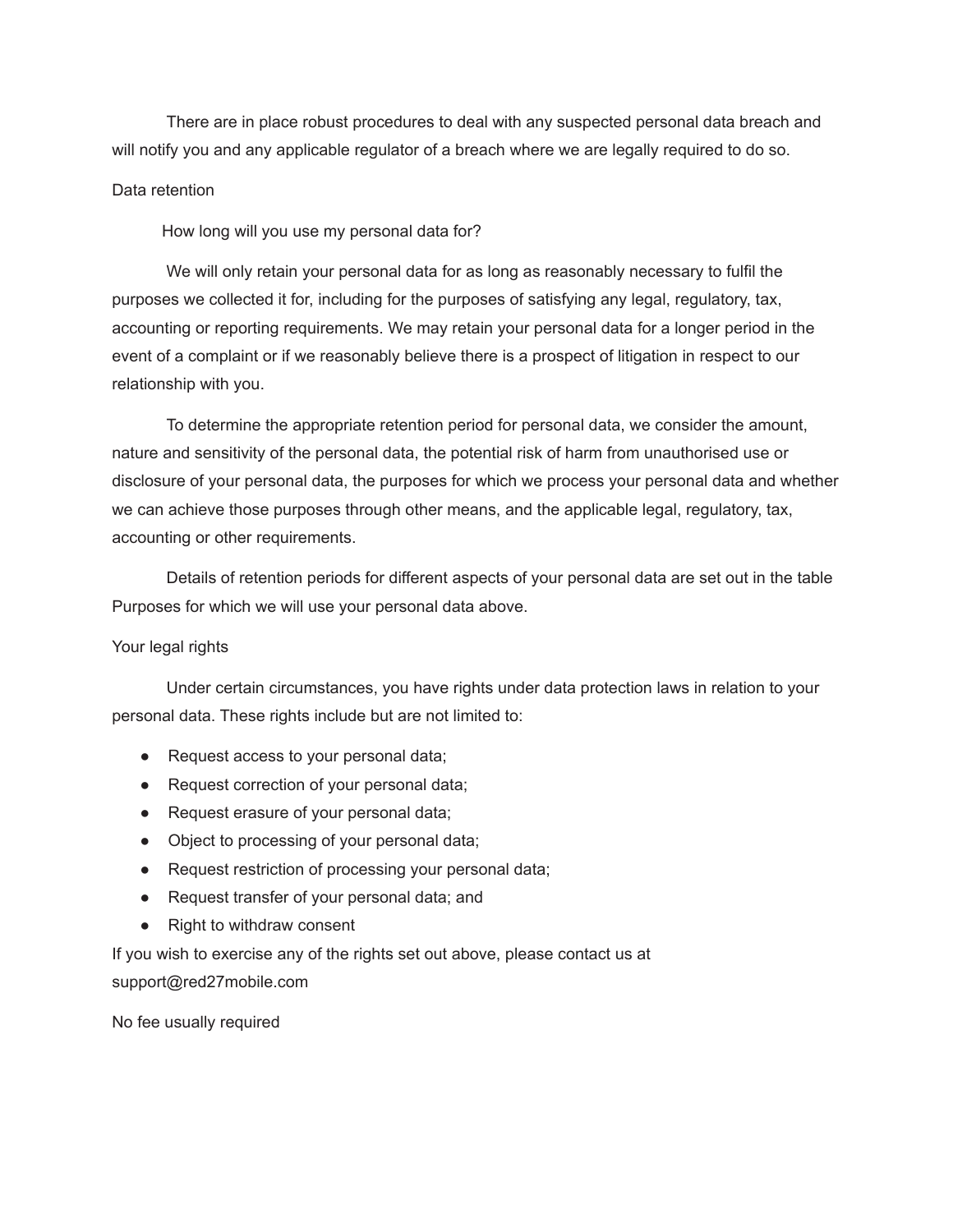You will not have to pay a fee to access your personal data (or to exercise any of the other rights). However, we may charge a reasonable fee if your request is clearly unfounded, repetitive or excessive. Alternatively, we could refuse to comply with your request in these circumstances.

#### What we may need from you

We may need to request specific information from you to help us confirm your identity and ensure your right to access your personal data (or to exercise any of your other rights). This is a security measure to ensure that personal data is not disclosed to any person who has no right to receive it. We may also contact you to ask you for further information in relation to your request to speed up our response.

#### Time limit to respond

We try to respond to all legitimate requests within one month. Occasionally it could take us longer than a month if your request is particularly complex or you have made a number of requests. In this case, we will notify you and keep you updated.

#### **Glossary**

#### LAWFUL BASIS

Legitimate Interest means the interest of our business in conducting and managing our business to enable us to give you the best service/product and the best and most secure experience. We make sure we consider and balance any potential impact on you (both positive and negative) and your rights before we process your personal data for our legitimate interests. We do not use your personal data for activities where our interests are overridden by the impact on you (unless we have your consent or are otherwise required or permitted to by law). You can obtain further information about how we assess our legitimate interests against any potential impact on you in respect of specific activities by contacting us.

Performance of Contract means processing your data where it is necessary for the performance of a contract to which you are a party or to take steps at your request before entering into such a contract.

Comply with a legal obligation means processing your personal data where it is necessary for compliance with a legal obligation that we are subject to.

#### THIRD PARTIES

External Third Parties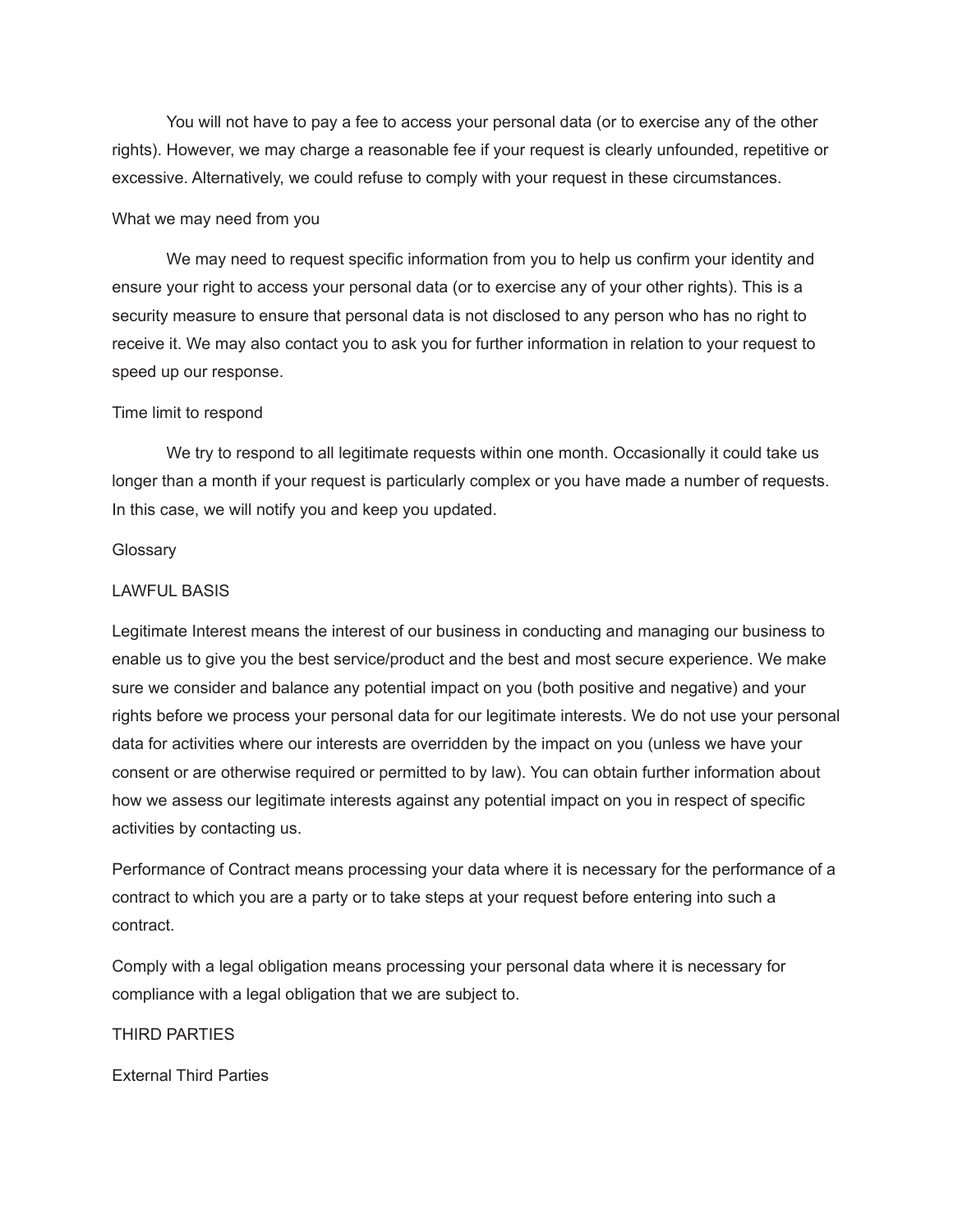- Service providers acting as processors who provide IT and system administration services.
- Professional advisers including lawyers, bankers, auditors and insurers who provide consultancy, banking, legal, insurance and accounting services.
- HM Revenue & Customs, regulators and other authorities acting as processors or joint controllers based in the United Kingdom who require reporting of processing activities in certain circumstances.

# YOUR LEGAL RIGHTS

# You have the right to:

Request access to your personal data (commonly known as a "data subject access request"). This enables you to receive a copy of the personal data we hold about you and to check that we are lawfully processing it.

Request correction of the personal data that we hold about you. This enables you to have any incomplete or inaccurate data we hold about you corrected, though we may need to verify the accuracy of the new data you provide to us.

Request erasure of your personal data. This enables you to ask us to delete or remove personal data where there is no good reason for us continuing to process it. You also have the right to ask us to delete or remove your personal data where you have successfully exercised your right to object to processing (see below), where we may have processed your information unlawfully or where we are required to erase your personal data to comply with local law. Note, however, that we may not always be able to comply with your request of erasure for specific legal reasons which will be notified to you, if applicable, at the time of your request.

Object to processing of your personal data where we are relying on a legitimate interest (or those of a third party) and there is something about your particular situation which makes you want to object to processing on this ground as you feel it impacts on your fundamental rights and freedoms. You also have the right to object where we are processing your personal data for direct marketing purposes. In some cases, we may demonstrate that we have compelling legitimate grounds to process your information which override your rights and freedoms.

Request restriction of processing of your personal data. This enables you to ask us to suspend the processing of your personal data in the following scenarios:

- If you want us to establish the data's accuracy.
- Where our use of the data is unlawful but you do not want us to erase it.
- Where you need us to hold the data even if we no longer require it as you need it to establish, exercise or defend legal claims.